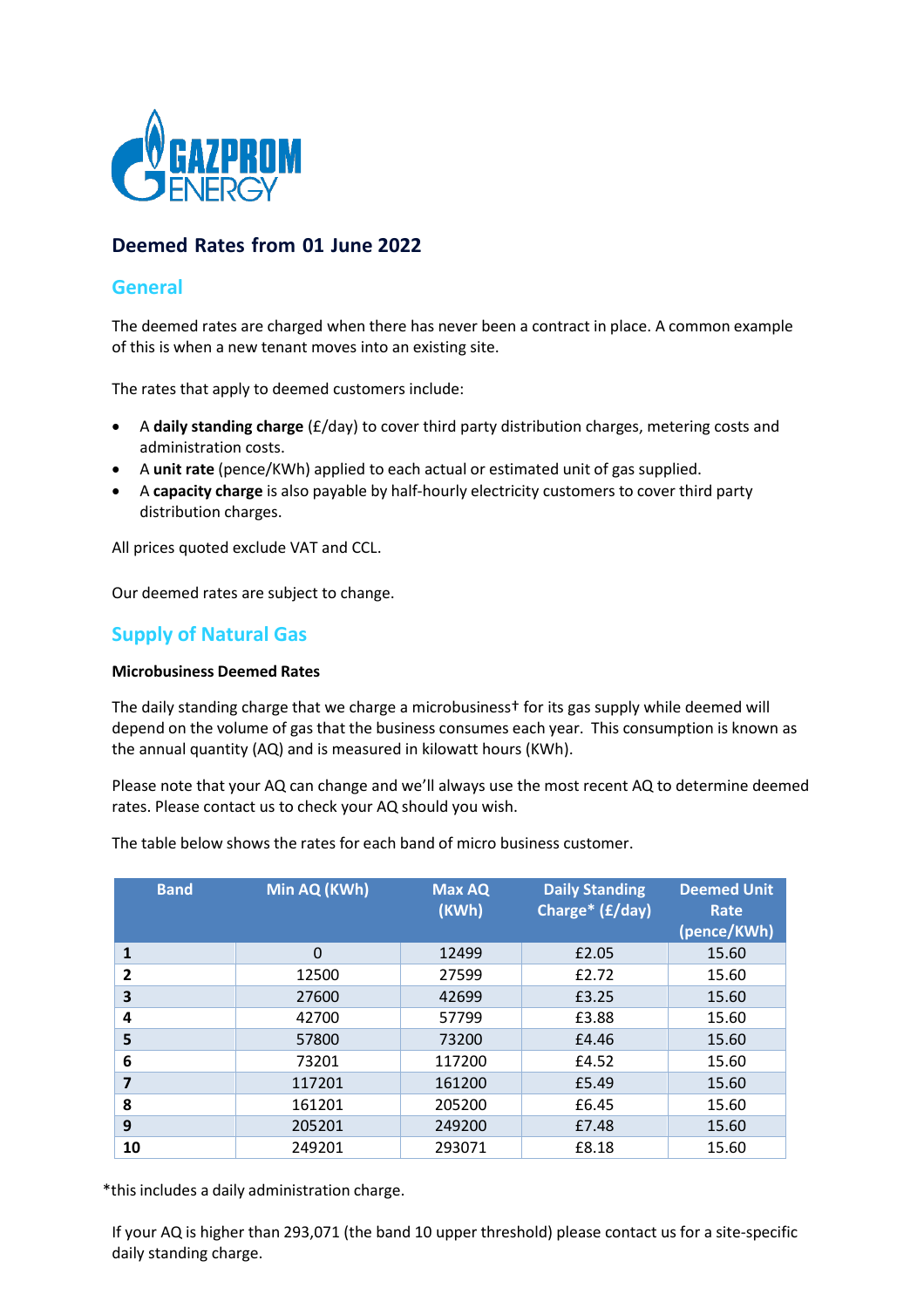## **Non‐microbusiness Deemed Rates**

| Daily Standing Charge                                                                | <b>Unit Rate</b> |
|--------------------------------------------------------------------------------------|------------------|
| (E/day)                                                                              | (pence/KWh)      |
| Site specific pass through 3rd party costs and<br>a £1.50/day administration charge. | 15.60            |